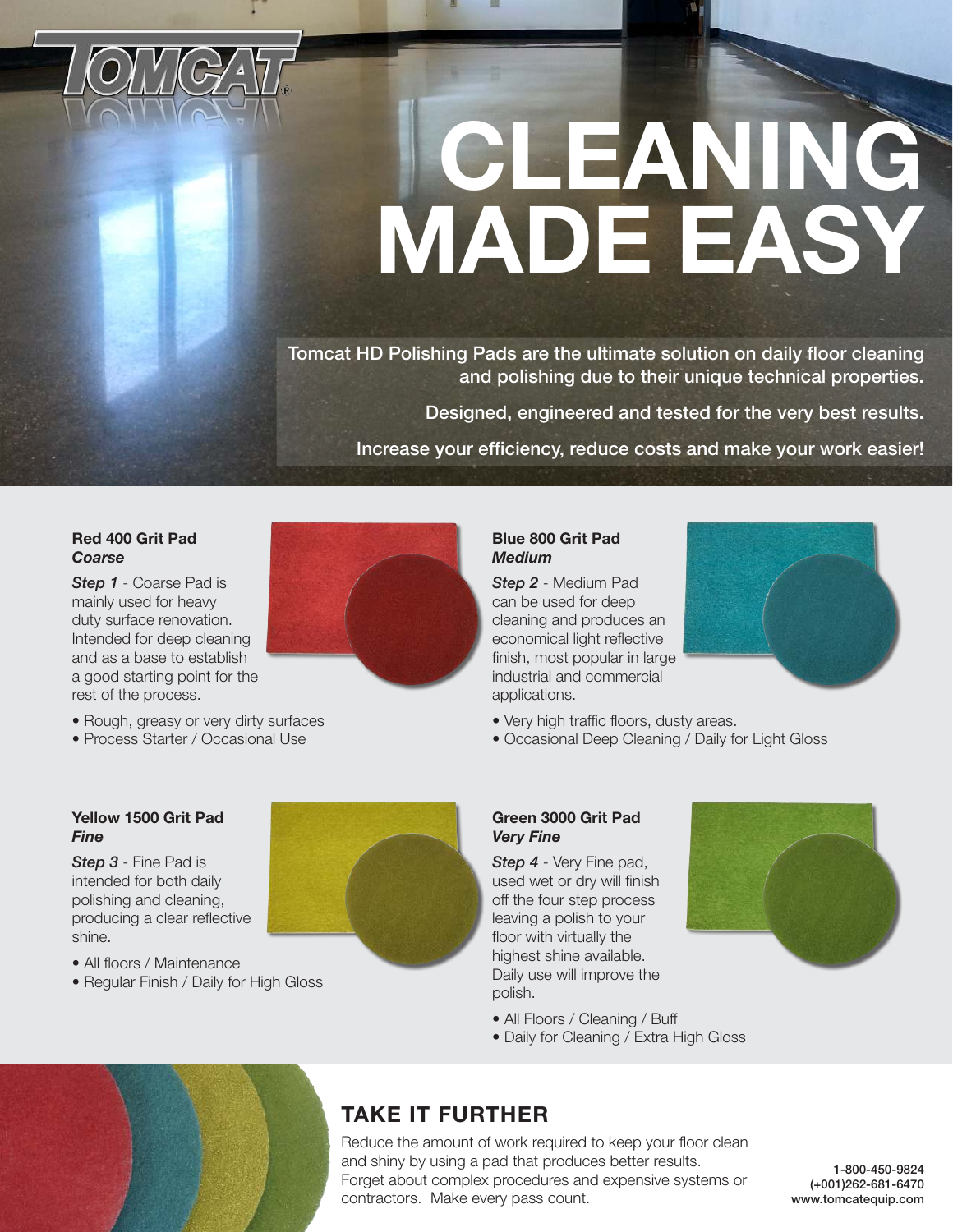## **GREEN CLEAN FLOOR**

Protect the environment! Forget about complex and unsafe systems, with Tomcat HD Polishing Pads you just need water to keep your floor clean and polished. Avoid the use of chemicals that may be very difficult to manage or even harmful to the operator. By being more effective and cutting down on the time required, you also save energy!

### **NO CHEMICALS, JUST WATER**

The HD Polishing System is incredibly versatile, chemical free and removes the need for expensive polymer finishes. HD Polishing Pads easily maintains Concrete, Terrazzo, Marble, Granite, Ceramic Tiles, Vinyl, Plastic, Linoleum, Epoxy and Acrylic floor surfaces using only water.

#### **UNMATCHED RESULTS**

*Using only water*

Caring for the environment is much more than recycling! Optimizing the cleaning process with HD Polishing crystals means spending less energy, less supplies and less time for the same job, with better results!

*Less Passes = Less Energy Pads have a Longer Life (Up To 5,000 sqft) = Less Waste No Wax or Polish Work = Less Work Clean with Water = No Chemicals No Maintenance = No Downtime*

### **SAFE BEAUTIFUL FLOORS**

When cleaning or maintaining your floor, you become responsible for its safety and usage. With Tomcat HD Polishing pads you keep the risk under control while improving the general look of your floors.







**Competitor** 

Gloss levels chart comparitive on Marble vs. competitor

1-800-450-9824 (+001)262-681-6470 www.tomcatequip.com